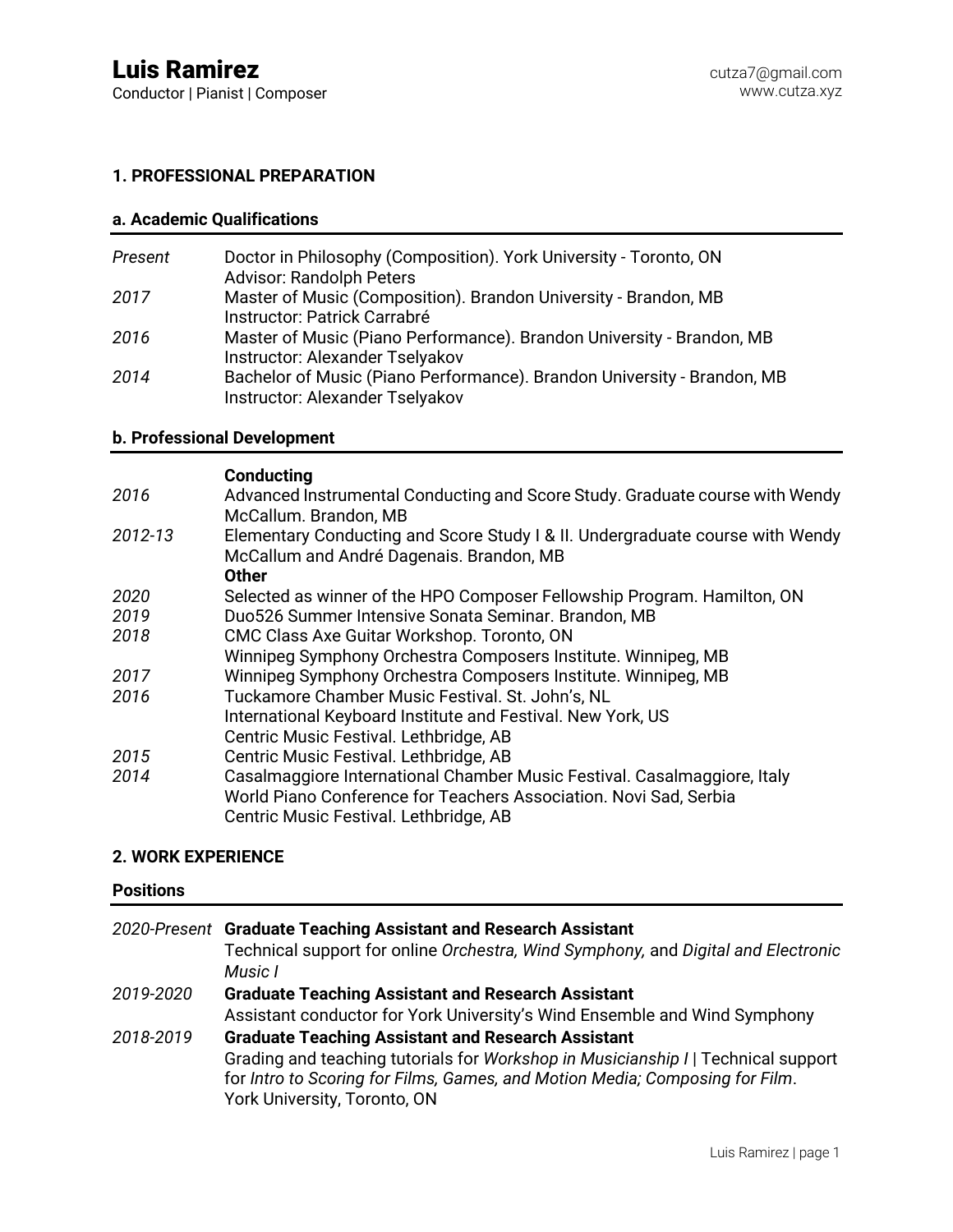# Luis Ramirez

Conductor | Pianist | Composer

*2017-Present* **Freelance Composer and Copyist** Working on several commissioned pieces and as a copyist for private clients *2017-2018* **Orchestra Conductor** Director and board member of the Brandon Community Orchestra. Brandon, MB *2014-2018* **Music Director** Choir conductor and pianist for Redeemer Lutheran Church. Brandon, MB *2012-2018* **Collaborative Pianist** Eckhardt-Gramatté Conservatory Chorale (2014-18), Suzuki Talent Education Program (2014-17), Brandon University music students (2012-18), Western Manitoba Youth Choir (2015-17), Steppin' Time Dance School (2015-18) *2017* **Art Gallery Administrator** Administrator at Wasagaming Community Arts. Documenting items for inventory, control of sales in the exhibition areas and gallery boutique, daily cash and pointof-sale reconciliation, managing the preparation of promotional materials, marketing materials, social media and website management. Onanole, MB *2016-2018* **Research Assistant** Web maintenance, development of research profiles, and general assistance to the director of the Institute for Research in Music and Community. Brandon, MB *2015-2017* **Sound Engineer Assistant** Technical assistance for the Brandon University New Music Festival. Brandon, MB *2012-2017* **Backstage Assistant and Equipment Manager** Recording manager, lighting operator, facilities inspector, and technical support for Brandon University. Brandon, MB

## **3. PROFESSIONAL EXPERIENCE**

### **a. Conductor**

| 2019 | <b>Conductor</b> of the York University Wind Symphony for York University's Ensemble |
|------|--------------------------------------------------------------------------------------|
|      | Showcase. Toronto, ON                                                                |
| 2018 | <b>Conductor</b> of the Brandon Community Orchestra during the final concert of the  |
|      | season, including two world premieres in the program. Brandon, MB                    |
| 2015 | <b>Conductor</b> of the Brandon University New Music Ensemble during the Brandon     |
|      | New Music Festival. Brandon, MB                                                      |
| 2014 | <b>Conductor</b> of BUNME during the Winnipeg New Music Festival. Winnipeg, MB       |
| 2011 | <b>Conductor</b> with Grupo Morsa during Beatles Sinfónico concert. Ags, Mexico      |

### **b. Performer**

|      | 2019-Present Member of professional Tango Quintet Amarras, Toronto, ON                                                                                                                                                                                                                                                                                                                              |
|------|-----------------------------------------------------------------------------------------------------------------------------------------------------------------------------------------------------------------------------------------------------------------------------------------------------------------------------------------------------------------------------------------------------|
| 2016 | Piano solo recitals in Brandon, Winnipeg, Gimli, Saskatoon, and Rosetown as<br>winner of MRMTA's Young Artists Tour Competition                                                                                                                                                                                                                                                                     |
| 2014 | Soloist with the Brandon University Orchestra as winner of the Brandon University<br>Concerto Competition. Brandon, MB<br><b>Performer</b> in several recitals during the International Casalmaggiore Music<br>Festival. Casalmaggiore, Italy<br>Lecturer/Performer on Prokofiev's music, as member of the World Piano Teacher's<br>Association during the World Piano Conference. Novi Sad, Serbia |